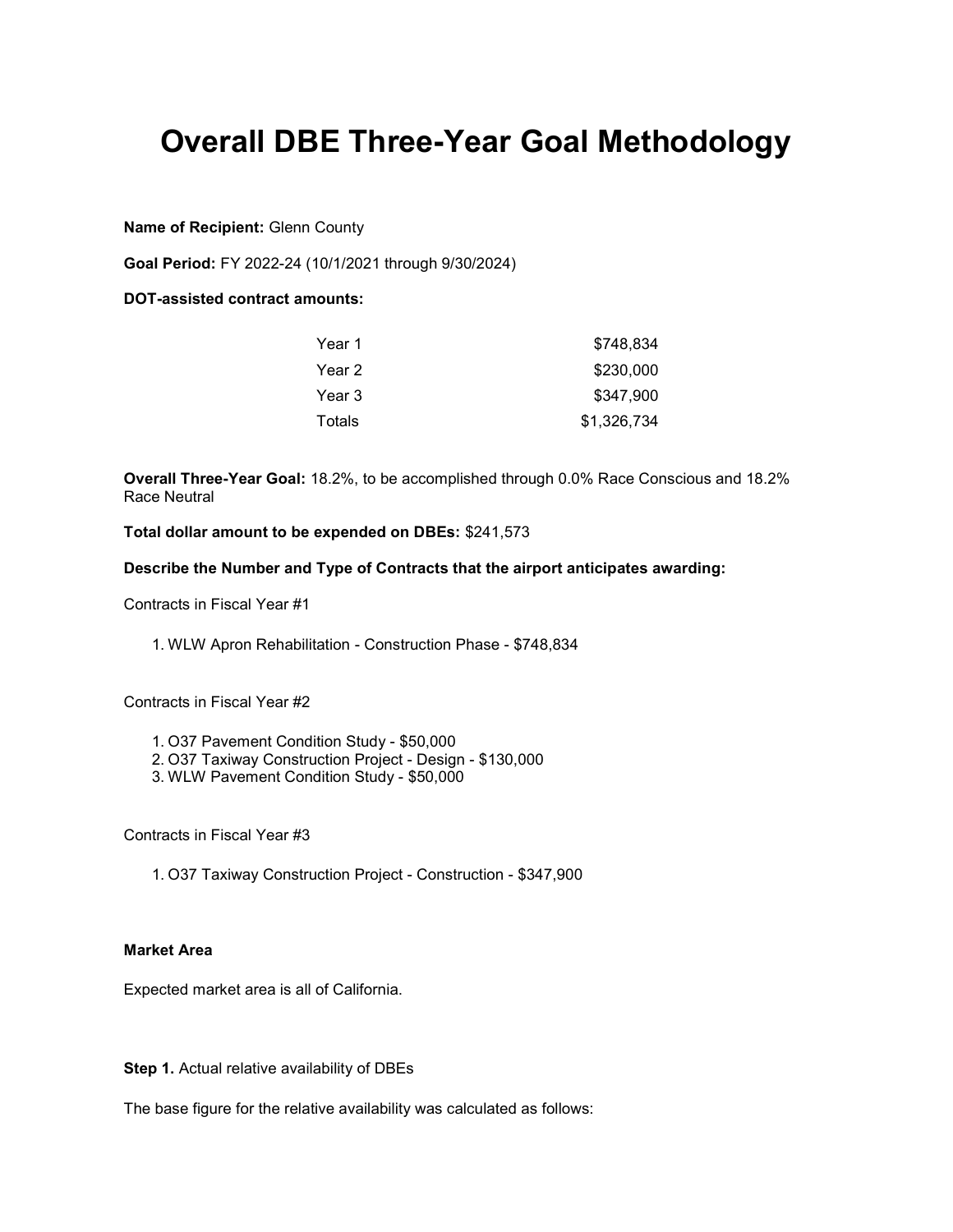Method: Use DBE Directories (https://ucp.dot.ca.gov/licenseForm.htm) and Census Bureau Data (https://data.census.gov/cedsci/).

Weighted Availability of DBE firms:

### Fiscal Year #1

For 10/1/2021 - 9/30/2022, award of the following is anticipated:

| <b>Project Name</b>                                           | <b>Trade Description</b>                                                     | <b>NAICS</b><br><b>Description</b>             | <b>NAICS</b> | Trade $(\$)$     | <b>Directory Census</b> |            | <b>DBE</b><br>(%) | <b>DBE</b> (\$)<br>$(= Trace$<br>$x$ DBE $\%$ ) |
|---------------------------------------------------------------|------------------------------------------------------------------------------|------------------------------------------------|--------------|------------------|-------------------------|------------|-------------------|-------------------------------------------------|
| <b>WLW Apron</b><br>Construction<br>Phase                     | Airport<br>Rehabilitation - Runway/Taxiway/Apron Street, and<br>Construction | Highway,<br><b>Bridge</b><br>Construction      |              | 237310 \$651,160 | 303                     |            |                   | 1,324 22.9% \$149,019                           |
| <b>WLW Apron</b><br>Rehabilitation -<br>Construction<br>Phase | <b>Engineering Services</b>                                                  | Engineering 541330 \$48,837<br><b>Services</b> |              |                  | 466                     | 7.501 6.2% |                   | \$3,034                                         |
| <b>WLW Apron</b><br>Rehabilitation -<br>Construction<br>Phase | <b>Material Testing</b>                                                      | Testing<br>Laboratories                        |              | 541380 \$48,837  | 72                      | 909        | 7.9%              | \$3,868                                         |
| <b>WLW Apron</b><br>Rehabilitation -<br>Construction<br>Phase |                                                                              |                                                |              | \$748,834        |                         |            |                   | 20.8% \$155,922                                 |
| Year 1 Total                                                  |                                                                              |                                                |              | \$748,834        |                         |            |                   | 20.8% \$155,922                                 |

#### Fiscal Year #2

For 10/1/2022 - 9/30/2023, award of the following is anticipated:

| <b>Project Name</b>                                    | Trade<br><b>Description</b>    | <b>NAICS</b><br><b>Description</b> | <b>NAICS</b> | Trade $($)$      | <b>Directory Census</b> |            | <b>DBE</b><br>(%) | <b>DBE</b> (\$)<br>(= Trade \$<br>$x$ DBE $\%$ ) |
|--------------------------------------------------------|--------------------------------|------------------------------------|--------------|------------------|-------------------------|------------|-------------------|--------------------------------------------------|
| O37 Pavement Condition Engineering<br>Study            | Services                       | Engineering<br><b>Services</b>     | 541330       | \$50,000         | 466                     | 7.501 6.2% |                   | \$3,106                                          |
| O37 Pavement Condition<br>Study                        |                                |                                    |              | \$50,000         |                         |            |                   | 6.2% \$3,106                                     |
| O37 Taxiway<br><b>Construction Project -</b><br>Design | Engineering<br>Services        | Engineering<br>Services            |              | 541330 \$130,000 | 466                     | 7.501 6.2% |                   | \$8,076                                          |
| O37 Taxiway<br><b>Construction Project -</b><br>Design |                                |                                    |              | \$130,000        |                         |            |                   | 6.2% \$8,076                                     |
| <b>WLW Pavement</b><br><b>Condition Study</b>          | Engineering<br><b>Services</b> | Engineering<br>Services            | 541330       | \$50,000         | 466                     |            |                   | 7,501 6.2% \$3,106                               |
| <b>WLW Pavement</b><br><b>Condition Study</b>          |                                |                                    |              | \$50,000         |                         |            |                   | 6.2% \$3,106                                     |
| Year 2 Total                                           |                                |                                    |              | \$230,000        |                         |            |                   | 6.2% \$14,289                                    |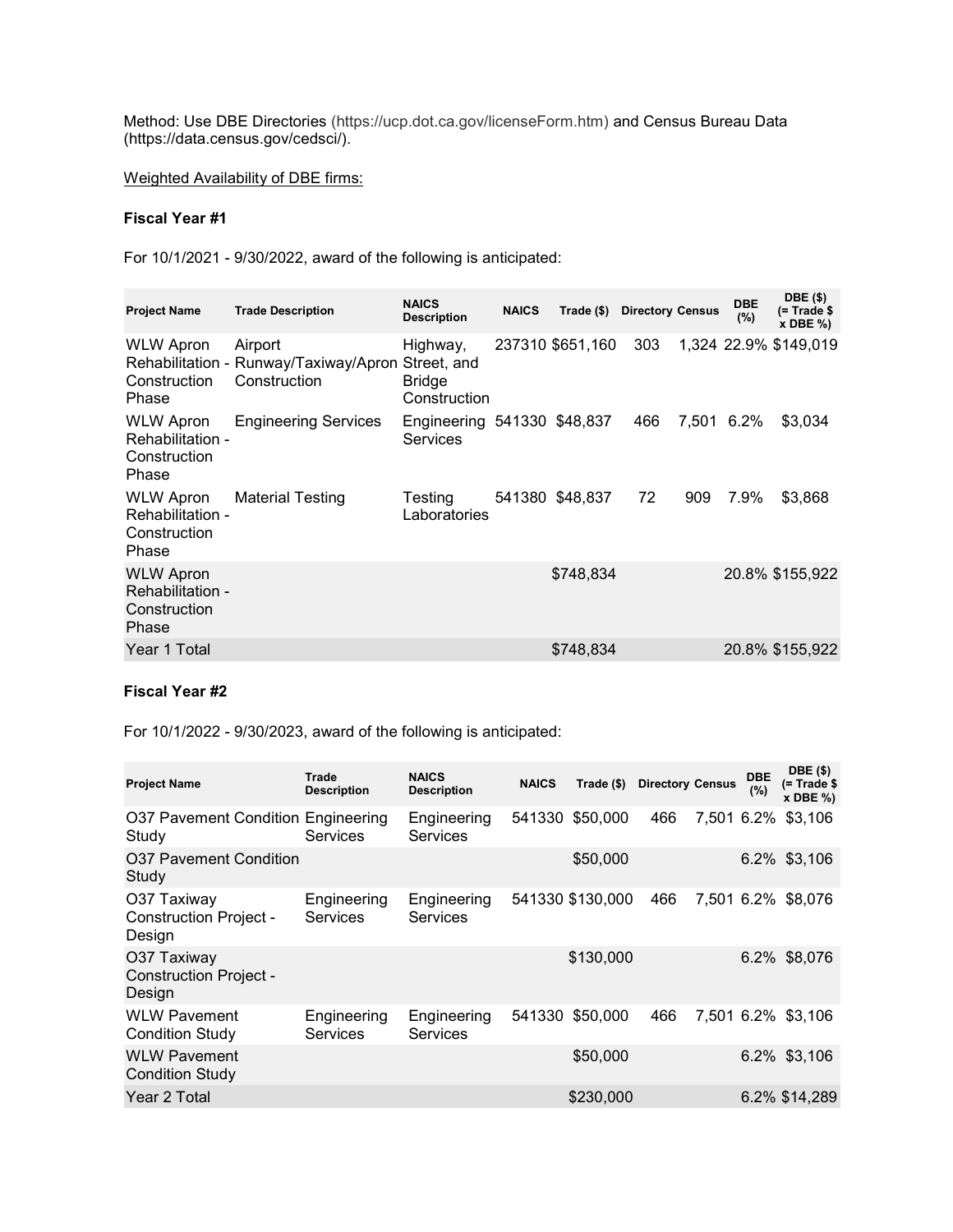#### Fiscal Year #3

For 10/1/2023 - 9/30/2024, award of the following is anticipated:

| <b>Project Name</b>                                      | <b>Trade Description</b>                                    | <b>NAICS</b><br><b>Description</b>      | <b>NAICS</b> | Trade (\$)       | <b>Directory Census</b> |     | <b>DBE</b><br>(%) | <b>DBE</b> (\$)<br>$($ = Trade \$<br>$x$ DBE $\%$ ) |
|----------------------------------------------------------|-------------------------------------------------------------|-----------------------------------------|--------------|------------------|-------------------------|-----|-------------------|-----------------------------------------------------|
| O37 Taxiway<br>Construction<br>Project -<br>Construction | Airport<br>Runway/Taxiway/Apron Street, and<br>Construction | Highway,<br>Bridge<br>Construction      |              | 237310 \$295,714 | 303                     |     |                   | 1,324 22.9% \$67,675                                |
| O37 Taxiway<br>Construction<br>Project -<br>Construction | Material Testing                                            | Testing<br>Laboratories                 |              | 541380 \$26,093  | 72                      | 909 | 7.9%              | \$2,067                                             |
| O37 Taxiway<br>Construction<br>Project -<br>Construction | <b>Engineering Services</b>                                 | Engineering 541330 \$26,093<br>Services |              |                  | 466                     |     | 7.501 6.2%        | \$1,621                                             |
| O37 Taxiway<br>Construction<br>Project -<br>Construction |                                                             |                                         |              | \$347.900        |                         |     |                   | 20.5% \$71,363                                      |
| Year 3 Total                                             |                                                             |                                         |              | \$347,900        |                         |     |                   | 20.5% \$71,363                                      |

The base goal projection after weighting is as follows:

- Total Weighted DBE Availability: \$241,573
- Total for All Trades: \$1,326,734

Dividing the weighted DBE totals by the total estimate for all trades gives a base DBE availability figure for the projects anticipated during the goal-setting period. This figure is expressed as a percentage and serves as the basis for the three-year overall goal.

Base of DBE Goal: 18.2%

Not enough historical data on DBE participation is available to reference to make an adjustment to the Step 1 base figure; therefore, Glenn County is adopting the Step 1 base figure of 18.2% as the overall goal for this three-year goal period (FY 2022-24).

Breakout of Estimated "Race and Gender Neutral" (RN) and "Race and Gender Conscious" (RC) **Participation** 

Glenn County will meet the maximum feasible portion of the overall goal by using race neutral means of facilitating DBE participation.

- 1. Arranging solicitations, times for the presentation of bids, quantities, specifications, and delivery schedules in ways that facilitates DBE, and other small businesses, participation;
- 2. Providing assistance in overcoming limitations such as inability to obtain bonding or financing;
- 3. Providing technical assistance and other services;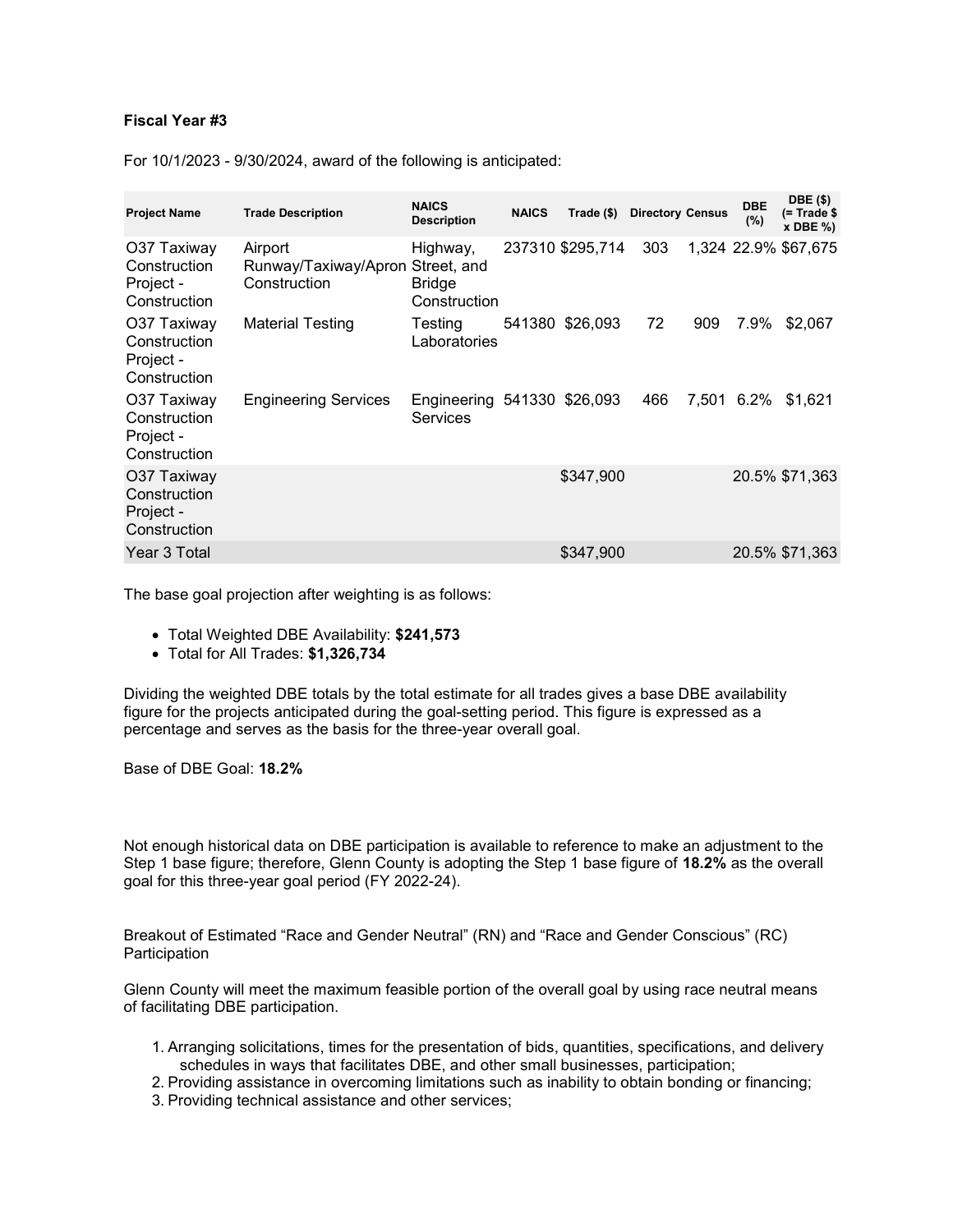- 4. Carrying out information and communications programs on contracting procedures and specific contract opportunities;
- 5. Implementing a supportive services program to develop and improve immediate and long-term business management, record keeping, and financial and accounting capability for DBEs and other small businesses;
- 6. Providing services to help DBEs and other small businesses improve long-term development, increase opportunities to participate in a variety of kinds of work, handle increasingly significant projects, and achieve eventual self-sufficiency;
- 7. Establishing a program to assist new, start-up firms, particularly in fields in which DBE participation has historically been low;
- 8. Ensuring distribution of DBE directory, through print and electronic means, to the widest feasible universe of potential prime contractors;
- 9. Assist DBEs and other small businesses, to develop their capability to utilize emerging technology and conduct business through electronic media.

Glenn County estimates that in meeting the established overall goal of 18.2%, it will obtain 18.2% from RN participation and 0.0% through race conscious measures.

Glenn County does not have a history of DBE participation or over-achievement of goals to reference and expects to obtain its DBE participation through the use of DBE contract goals or a conscious effort to obtain DBE participation. Therefore, the entire goal of 18.2% is to be obtained through raceconscious participation.

Glenn County will adjust the estimated breakout of race neutral and race conscious DBE participation as needed to reflect actual DBE participation (see §26.51(f)) and track and report race neutral and race conscious participation separately. For reporting purposes, RN DBE participation includes, but is not necessarily limited to the following: DBE participation through a prime contract obtained through customary competitive procurement procedures; DBE participation through a subcontract on a prime contract that does not carry a DBE goal, DBE participation on a prime contract exceeding a contract goal, and DBE participation through a subcontract from a prime contractor that did not consider a firm's DBE status in making the award.

## **Consultation**

In establishing the overall goal, Glenn County provided for consultation and publication. This process included consultation with minority, women's, and general contractor groups, community organizations, and other officials or organizations which could be expected to have information concerning the availability of disadvantaged and non-disadvantaged businesses, the effects of discrimination on opportunities for DBEs, and the Glenn County's efforts to establish a level playing field for the participation of DBEs. The consultation included a scheduled, direct, interactive exchange with as many interested stakeholders as possible focused on obtaining information relevant to the goal setting process, and was conducted before the goal methodology was submitted to the operating administration for review. Details of the consultation are as follows.

The consultation engaged in was a teleconference, which was held online at 1:30pm on December 10, 2021.

The following comments were received during the course of the consultation: No comments were recieved.

A notice of the proposed goal was published on the Glenn County official website before the methodology was submitted to Federal Aviation Administration.